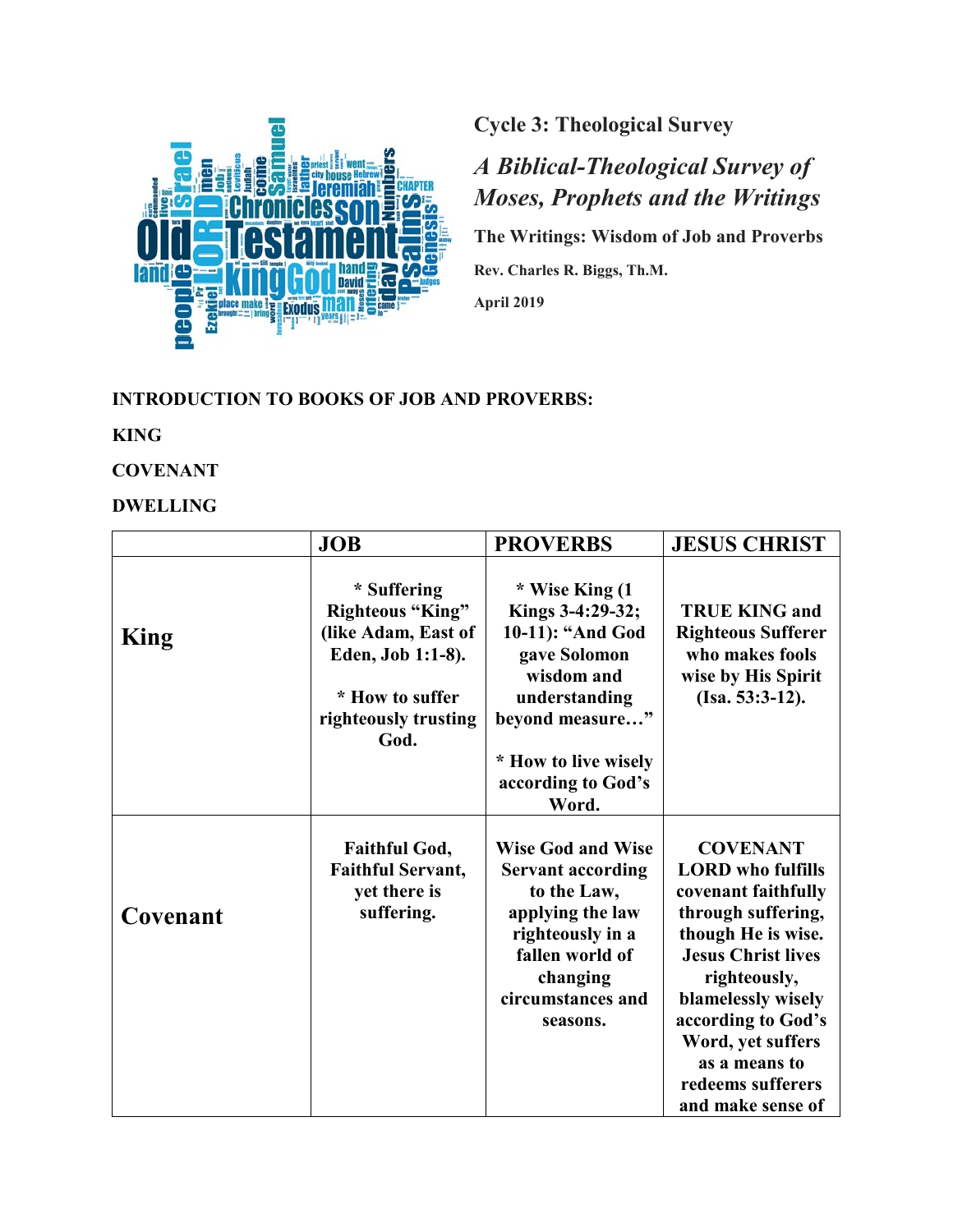|                        |                                                                                                                                                                                               |                                                                                                                                                                                         | suffering in this<br>fallen world.                                                                                                                                                                                                     |
|------------------------|-----------------------------------------------------------------------------------------------------------------------------------------------------------------------------------------------|-----------------------------------------------------------------------------------------------------------------------------------------------------------------------------------------|----------------------------------------------------------------------------------------------------------------------------------------------------------------------------------------------------------------------------------------|
| <b>Dwelling/Temple</b> | Portrait of life on<br>earth until heaven;<br>a taste of<br>"judgment" that is<br><b>Fatherly discipline</b><br>$(1$ Pet. 4:12-17)-<br><b>Book of Job</b><br><b>STRESSES THE</b><br>"NOT YET" | Portrait of life on<br>earth until heaven;<br>a taste of heaven,<br>that enjoys joy and<br>courage even in<br>suffering-<br><b>Book of Proverbs</b><br><b>STRESSES THE</b><br>"ALREADY" | God with us/True<br><b>Temple (Matthew</b><br>12: 6, 42.<br>"Lady Wisdom" is<br>made flesh in Ruth<br>(Ruth 3:11; cf.<br>Prov. 31:11ff);<br>"Lady Wisdom" is<br>"mother" of<br><b>Wisdom Incarnate</b><br>(John 1:14; Col.<br>$2:3$ ). |
|                        |                                                                                                                                                                                               |                                                                                                                                                                                         | <b>Wisdom Incarnate,</b><br>the Wise King and<br><b>Righteous Sufferer</b><br>makes man wise by<br><b>His Holy Spirit.</b>                                                                                                             |

## **Book of Job**

**Purpose of Book: Suffering- - Why? Also:** *Who is Wise?* **and** *Where is God?*

## **Outline: Reading Strategy: A play in five acts**

(1) Prologue (1-2)

(2) Job's dialogue with his "friends" (3-31)

- (3) Elihu's Monologue (32-37)
- (4) God's speech to Job (38-42:6)

(5) Epilogue (42:7-17)

I. **Prologue** (1-2)- Takes us "behind the scenes" to see the Council of God. Important points: Job *is* righteous and blameless; Satan must request God's permission for bringing about evil; Satan will attempt to make Job curse God (through both his wife and friends, those closest to him).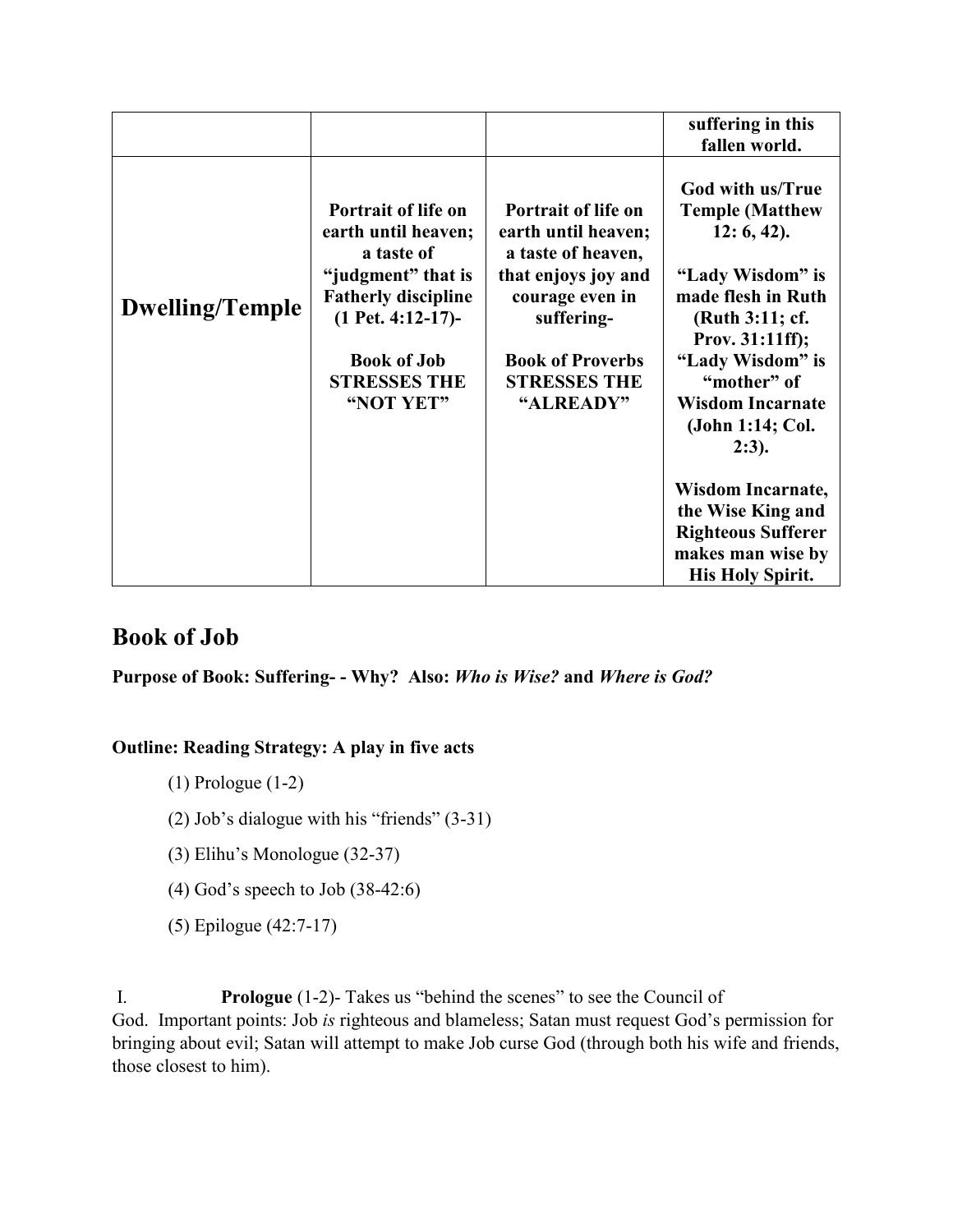II. **Job's Dialogue with his "friends"** (3-31)- Eliphaz, Bildad, and Zophar are the representation of the wise men and their idea of a *retribution theology:* God blesses the righteous; he curses the wicked."

A. If Job is suffering, then he *must have* sinned against God (Read: 4:7-11; 11:13- 20). IOW: If you sin, then you suffer. This is not true however! (John 9; cf. Job 1- 2). God allows this to befall a righteous "son" (cf. Heb. 12:5-11).

B. Job's "friends" represent man's attempt at understanding all of God's counsel from their limited perspective, while God's wisdom remains aloof - -mysterious. God alone has the true answer for our sufferings (and sometimes it is silence).

C. Job's response- Read: Job 28:12-28- Job's "moment of clarity".

D. Job 30:20- back to depression (this reveals how all of our faith wavers when suffering is upon us).

III. **Elihu's Monologue** (32-37)- He is the youngest and has waited his turn to speak (as was the custom in the ANE). He comes to the same conclusion, ultimately Job is suffering because of his sinned (Read: Job 34:11, 25-27, 37). He makes a good point about suffering being chastisement, but in Job's situation this is not the case (cf. *Prologue*).

#### IV. **God's Speech/Explanation to Job** (38-42:6)

A. *Who* rather than *why* should be Job's question to himself when suffering. God answers Job by teaching Job from where true wisdom comes (38:1-3; 38:36-37; 39:14- 18, 26)

B. Read: Job 42:5, 6

V. **Epilogue** (42:7-17)- Job's response of submission, repentance, and wisdom to the Sovereign God.

## **LESSONS**

1. God alone is wise and takes care of all things justly and righteously in his world (Rom. 11:33-36). He is the Source of true wisdom.

2. Suffering is not necessarily a result of sin- John 9 (cause and effect has its place as a principle in life, but cause and effect are submitted to a Person: the Living God. He is not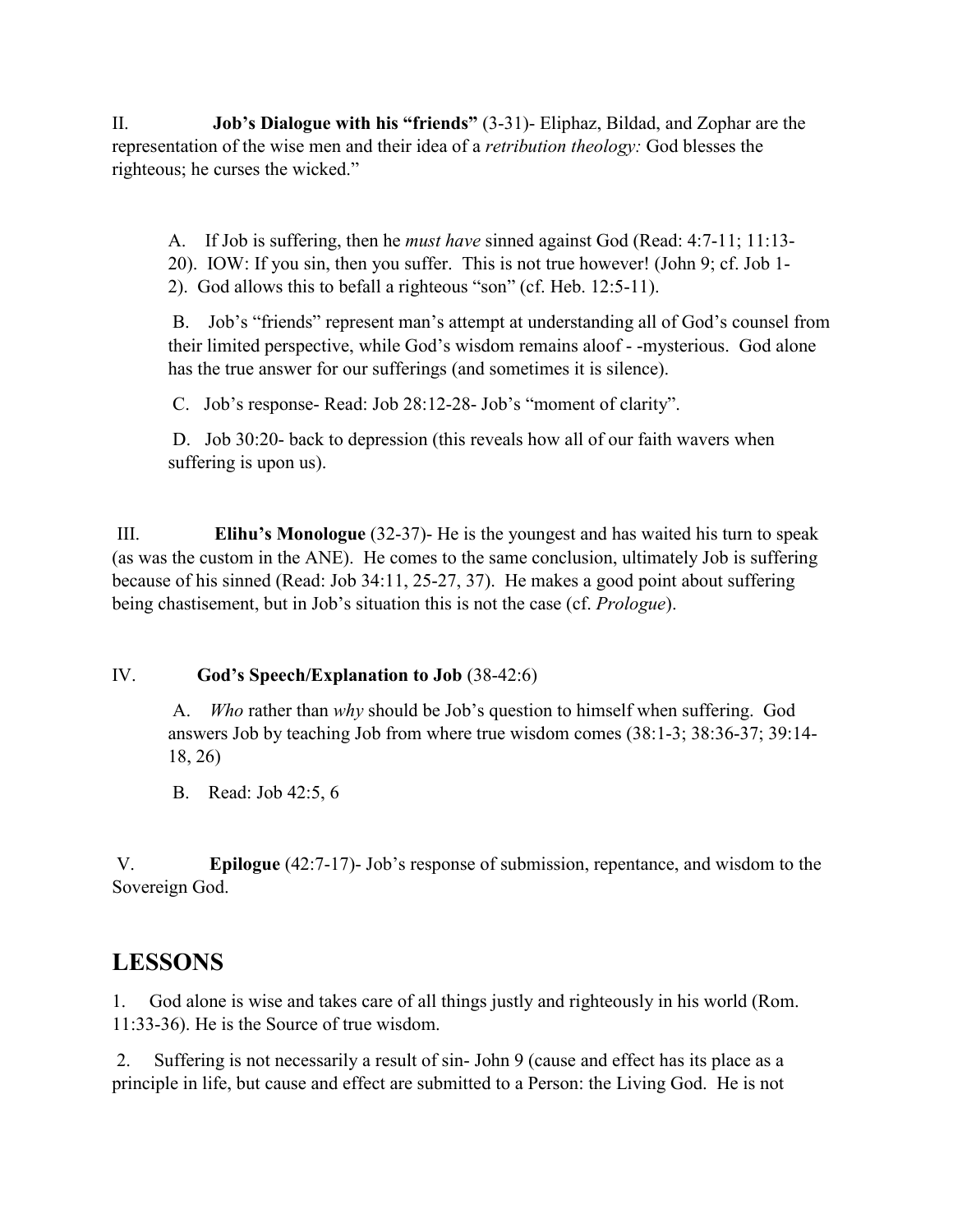subsumed under some mechanical, deterministic, cause and effect. And thus he remains God: mysterious and aloof, even as he reveals himself to us in Scripture (as he should be).

3. Proper response to God is submission and repentance regardless of circumstances.

4. When suffering ask not *Why* but remind yourself of *Whom* - -that is, God.

5. When helping other's with suffering, love them compassionately. Listen to them, encourage them - -but listen more than speaking!

6. Ultimately, God is glorified in the suffering of his faithful servants.

## **CHRIST-CENTERED APPLICATION**

Jesus is the only true innocent sufferer- - the only one completely without sin. He voluntarily submits himself to suffering in order to glorify God and remedy the problem of suffering in the world by giving victory and everlasting life to his people over sin and death!

Jesus Christ was the only victim who was not also a victimizer.

Question often asked: "Why do bad things happen to good people?" Better question: "Why do good things happen at all to bad people?!"

God is our comfort in Christ!

---------------------------

## **Book of Proverbs**

*"True fear comes from faith; false fear comes from doubt. True fear is joined to hope because it*  is born of faith and because men hope in the God in whom they believe. False fear is born of *despair because men fear the God in whom they have no belief." – Pascal, Pensees, 4.262*

### **Memory Verses:**

#### *ESV Proverbs 3:1-7:*

*My son, do not forget my teaching, but let your heart keep my commandments, 2 for length of days and years of life and peace they will add to you. 3 Let not steadfast love and faithfulness forsake you; bind them around your neck; write them on the tablet of your heart. 4 So you will find favor and good success in the sight of God and man. 5 Trust in the LORD with all your heart, and do not lean on your own understanding. 6 In all your ways acknowledge him, and he will make straight your paths. 7 Be not wise in your own eyes; fear the LORD, and turn away from evil.*

**Very Important Lesson entering the Book of Proverbs:** Do not be autonomous, that is, do not be *"wise in your own eyes"* (v. 7), rather trust in the LORD rather than self (vv. 5-6) no matter how things may seem and no matter what circumstances you experience in life.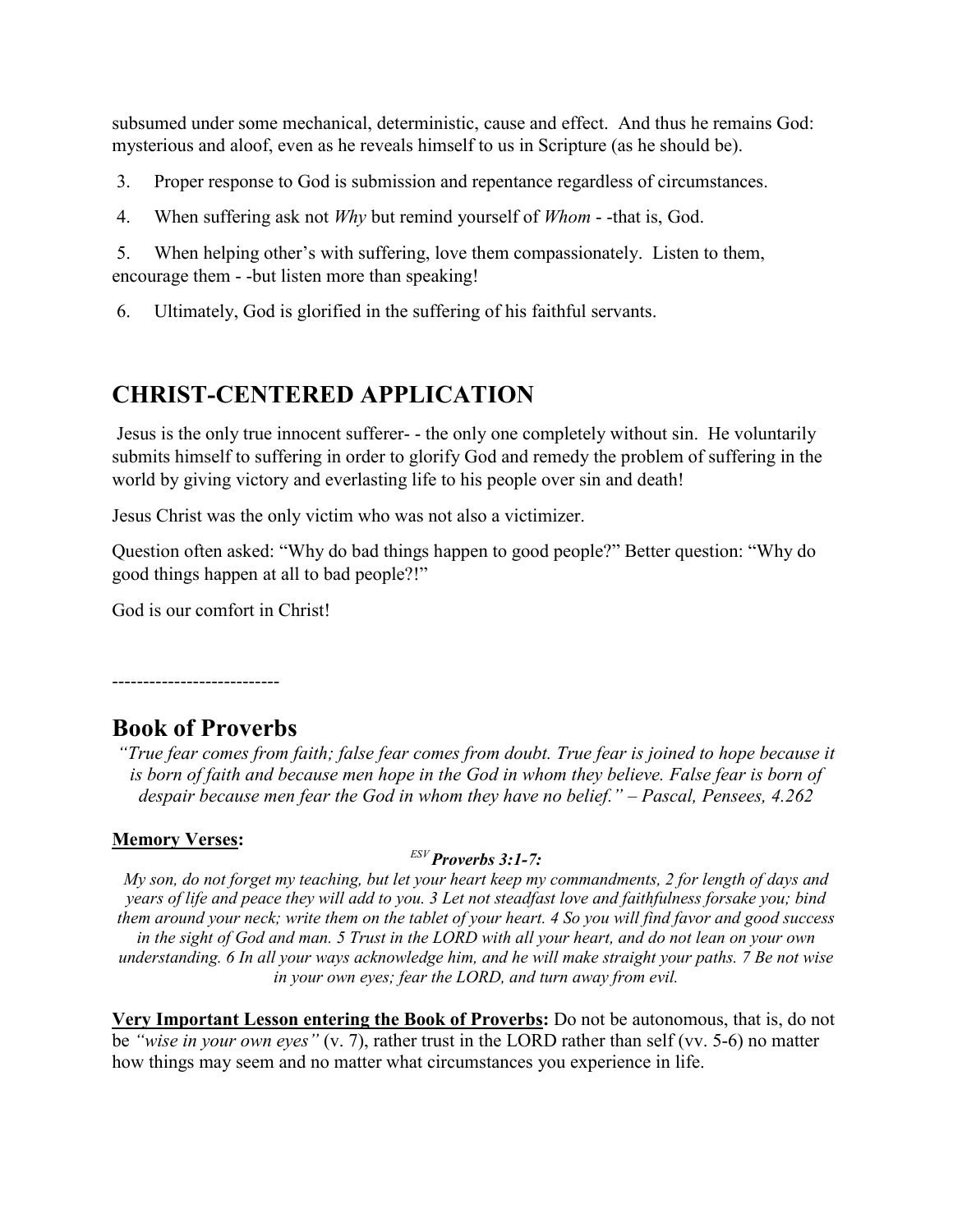**Name of Book:** *Liber Proverbiorum* from Latin Vulgate title; The Hebrew name of the book is *misle* which is the construct plural form of *masal*  $\left[\sqrt{m}\right]$  which means "proverbs":

#### <sup>ESV</sup> **Proverbs 1:1** The proverbs  $\left[\n\vee \n\begin{bmatrix} \n\vee \n\end{bmatrix}\n\right]$  **n.m.** *proverb*, *parable* (of sentences constructed in *parallelism*, **usu. of Hebrew Wisdom, but occas. of other types) --** *proverbial saying***, brief terse sentence of popular sagacity;]** of Solomon, son of David, king of Israel:

*To know wisdom and instruction, to understand words of insight, 3 to receive instruction in wise dealing, in righteousness, justice, and equity; 4 to give prudence to the simple, knowledge and discretion to the youth- 5 Let the wise hear and increase in learning, and the one who understands obtain guidance, 6 to understand a proverb and a saying, the words of the wise and their riddles. 7 The fear of the LORD is the beginning of knowledge; fools despise wisdom and instruction.*

**Canonicity**: Proverbs is accepted as part of the Old Testament canon; it is God's inspired, infallible Word of revelation for wisdom. There were a minority of rabbinical scholars who stumbled over what seemed to be an apparent contradiction in the Book of Proverbs found in Prov. 26:4-5:

*ESV Proverbs 26:4-5: Answer not a fool according to his folly, lest you be like him yourself. 5 Answer a fool according to his folly, lest he be wise in his own eyes.*

Rabbis argued that since this appears to be a contradiction, and God does not contradict himself, therefore the book may not be God's Word. This was a misunderstanding by the rabbis of the genre of the proverbs; namely, that proverbs are wise sayings from God that apply to differing situations that we face in a world of sin and misery.

From the 2<sup>nd</sup> century BC and during the time of Jesus, the Book of Proverbs has been accepted as God's Word (canonical) by the majority of Jewish scholars (The Apostle Paul and James especially quote or make allusions to the Proverbs in their epistles affirming its canonicity: Prov. 1:16/ Rom. 3:15-17; Prov. 3:4/ Rom. 12:16; Prov. 8:15/ Rom. 13:1; Prov. 24:12/ Rom. 2:6; Prov. 2:3-6/ James 1:5; Prov. 10:12/ James 5:20 (if these aren't exact "matches" or translations in English remember that Paul and James would have quoted the LXX (Septuagint). *By the way, why is Proverbs 26:4-5 scriptural? Any answers on this?*

**The Place of** *Proverbs* **in the Christian Canon**: Following the LXX (Septuagint) Proverbs is tucked in with Ecclesiastes and Song of Songs because all have Solomon as the common author. In the Hebrew canon, Proverbs is in the third part of the TNK ("Tanak" is Torah, Nebuim, and Ketubim: Law, Prophets, and Writings). The "Writings" or third part of the TNK begins with Psalms, then Job, then Proverbs, with Ruth and Song of Songs following. It is important that Proverbs ends with a poem of a virtuous woman and is followed by Ruth, an example of this:

*LXE Ruth 3:11 And now fear not, my daughter, whatever thou shalt say I will do to thee; for all the tribe of my people knows that thou art a virtuous woman.*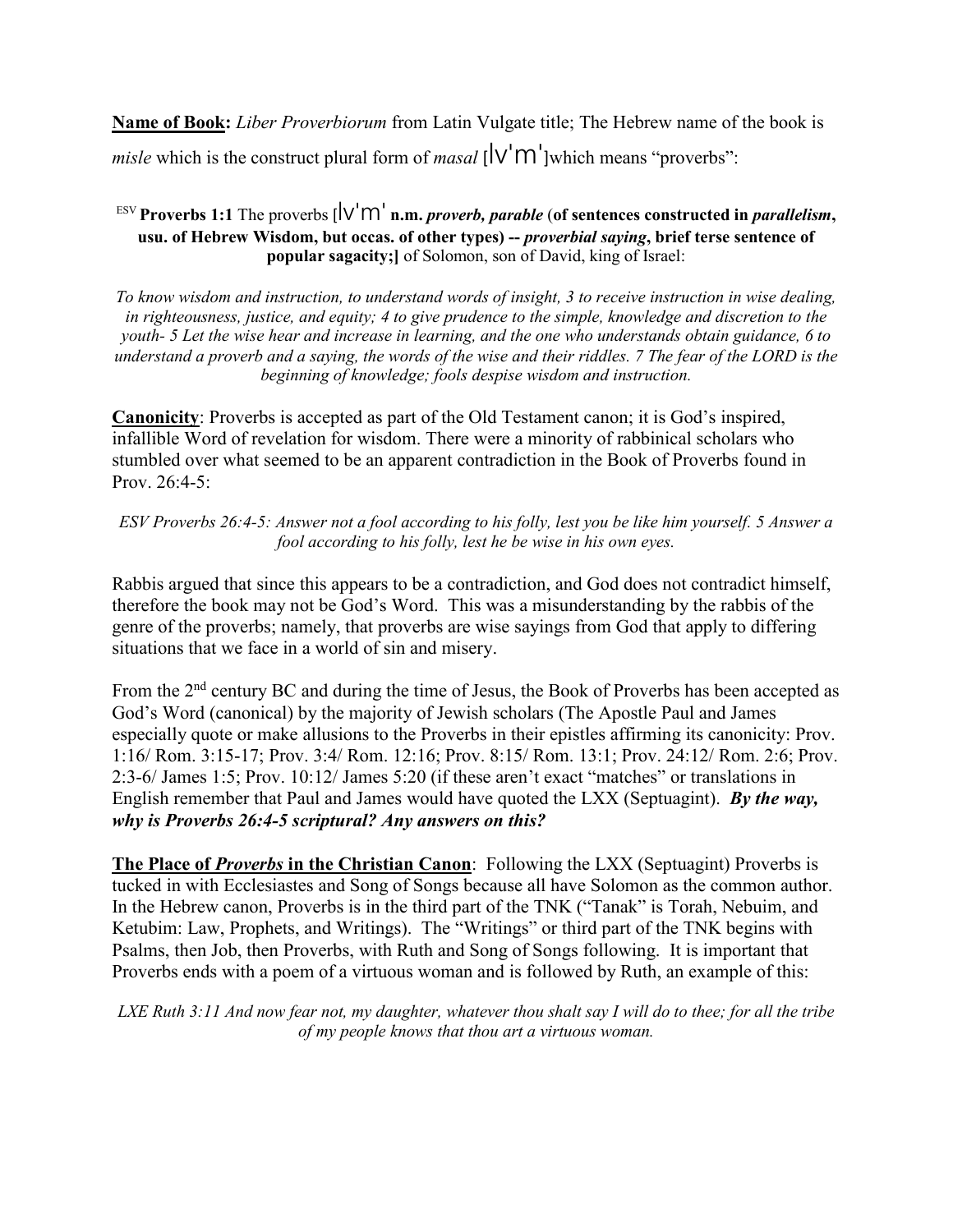Authorship: Proverbs 1:1: "The proverbs of Solomon, the son of David, king of Israel..." Authored and produced by King Solomon, ca. 970-930 BC. This is consistent with the history of Solomon found in 1 Kings:

*And now, O LORD my God, you have made your servant king in place of David my father, although I am but a little child. I do not know how to go out or come in. 8 And your servant is in the midst of your people whom you have chosen, a great people, too many to be numbered or counted for multitude. 9 Give your servant therefore an understanding mind to govern your people, that I may discern between good and evil, for who is able to govern this your great people?" 10 It pleased the Lord that Solomon had asked this. 11 And God said to him, "Because you have asked this, and have not asked for yourself long life or riches or the life of your enemies, but have asked for yourself understanding to discern what is right, 12 behold, I now do according to your word. Behold, I give you a wise and discerning mind, so that none like you has been before you and none like you shall arise after you. 13 I give you also what you have not asked, both riches and honor, so that no other king shall compare with you, all your days. 14 And if you will walk in my ways, keeping my statutes and my commandments, as your father David walked, then I will lengthen your days."- 1 Kings 3:7-14*

*ESV 1 Kings 4:29-34: And God gave Solomon wisdom and understanding beyond measure, and breadth of mind like the sand on the seashore, 30 so that Solomon's wisdom surpassed the wisdom of all the people of the east and all the wisdom of Egypt. 31 For he was wiser than all other men, wiser than Ethan the Ezrahite, and Heman, Calcol, and Darda, the sons of Mahol, and his fame was in all the surrounding nations. 32 He also spoke 3,000 proverbs, and his songs were 1,005. 33 He spoke of trees, from the cedar that is in Lebanon to the hyssop that grows out of the wall. He spoke also of beasts, and of birds, and of reptiles, and of fish. 34 And people of all nations came to hear the wisdom of Solomon, and from all the kings of the earth, who had heard of his wisdom.*

In the Rabbinical writing *Midrash Rabbah* it speaks of Song of Songs, Proverbs and Ecclesiastes as belonging to three phases of Solomon's life: "When a man is young he composes songs; when he grows older he makes sententious remarks; and when he becomes an old man he speaks of the vanity of things." Although Solomon is the author and the produce of the Proverbs, it seems that like the Psalms it was written over a long period of time, and so was edited and collected before it was finally a closed book by the inspiration and work of the Holy Spirit (which is a mystery to us, but we must remember that inspiration extends beyond one author to include all that God has chosen to take part in the writing, editing, or collecting of a book of the Bible).

#### **Outline of the Book for Study**:

- Preamble- 1:1-7
- Extended Discourses on Wisdom- 1:8-9:18
- Solomonic Proverbs- 10:1-22:16; 25:1-29:27
- Sayings of the Wise- 22:17-24:34 (It seems these were sayings that all men made in God's image wrote down and that the Word of God agreed with! Such wisdom comes from Egyptian, Sumerian, and Akkadian wisdom. It seems that wisdom literature as a genre seems to be the most widely shared genre among different peoples in the ancient Near East; cf with how Solomon is compared or contrasted to the Egyptians in 1 Kings 4:29-34 above; the wisdom of the other peoples is not necessarily criticized, but affirmed as true wisdom in some cases).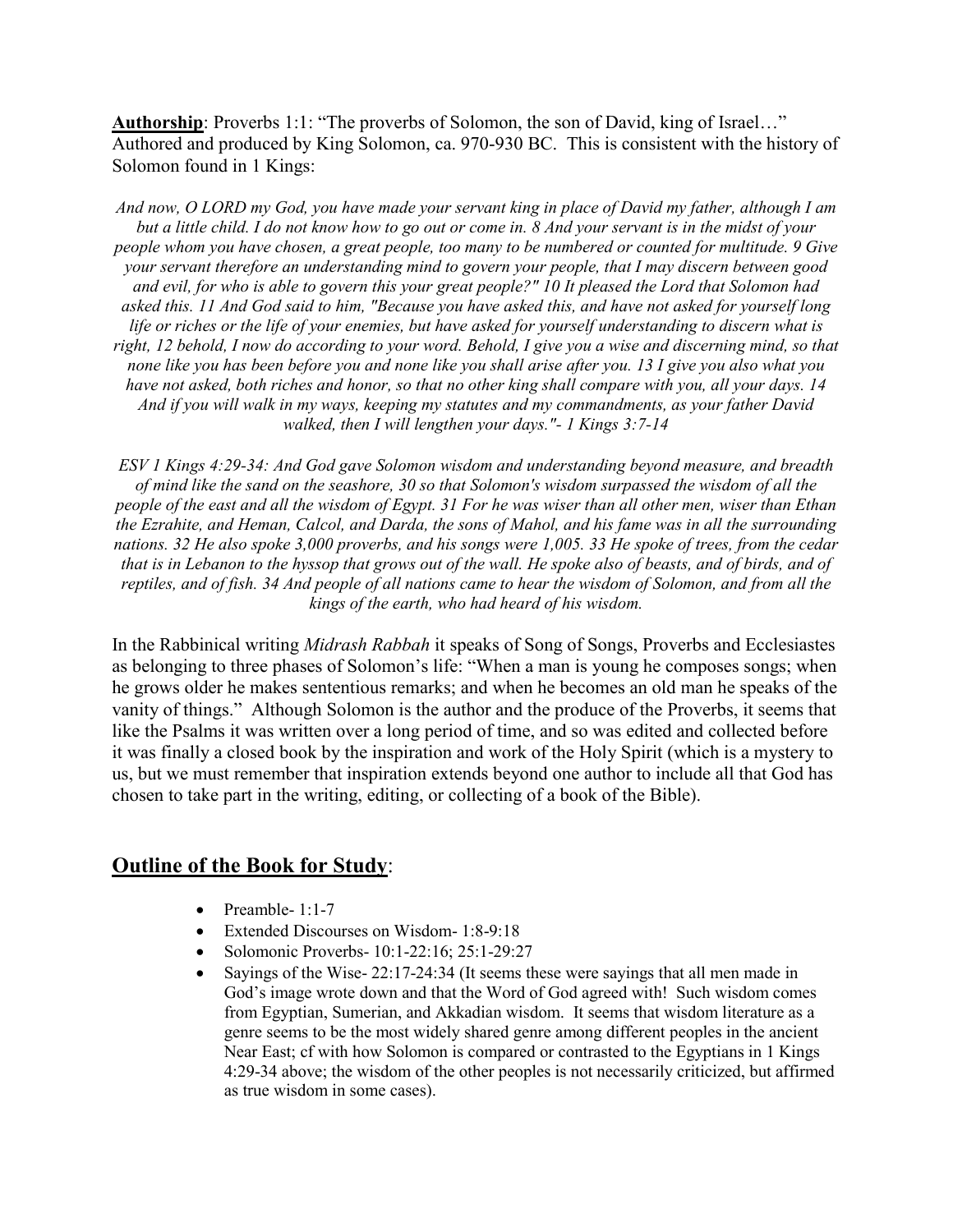- Sayings of Agur- 30:1-33
- Sayings of King Lemuel- 31:1-9
- Poem of the Virtuous Woman- 31:10-31

**Genre of the Book of Proverbs**: Most pervasive genre is *proverbs* (chaps. 10-31). A proverb form is the most common in this book:

> ESV **Proverbs 10:4** A slack hand causes poverty, but the hand of the diligent makes rich.

## **Proverbs 10:4- Hebrew** hY"mir>-@k; hf,[o var"

ryvi[]T; ~yciWrx' dy:w>

ESV **Proverbs 15:1** A soft answer turns away wrath, but a harsh word stirs up anger.

**Proverbs 15:1** hm'xe byviy" %R:-hn<[]m;  $@a'-hl, []y: bc, [-rb; d>W]$ 

But there are also genres of **discourses** as in chapters 1-9 (compare chaps. 1-9 with chaps. 10-31 for example). These discourses are like lessons from a father to a son (or teacher to a student which could also use the language "father and son").

*ESV Proverbs 2:1-3: My son, if you receive my words and treasure up my commandments with you, <sup>2</sup> making your ear attentive to wisdom and inclining your heart to understanding; <sup>3</sup> yes, if you call out for insight and raise your voice for understanding…*

## **Similar Important Themes between Proverbs and other Ancient Near Eastern Writings**:

- The Dangerous Woman: Proverbs 2:23-30
- The Wise and the Foolish: Proverbs 9 (Lady Wisdom and Dame Folly)

What does this teach us about similarities of people made in God's image even though they are pagans and exchange the revelatory truth of God for a lie (cf. Rom. 1:18-32)?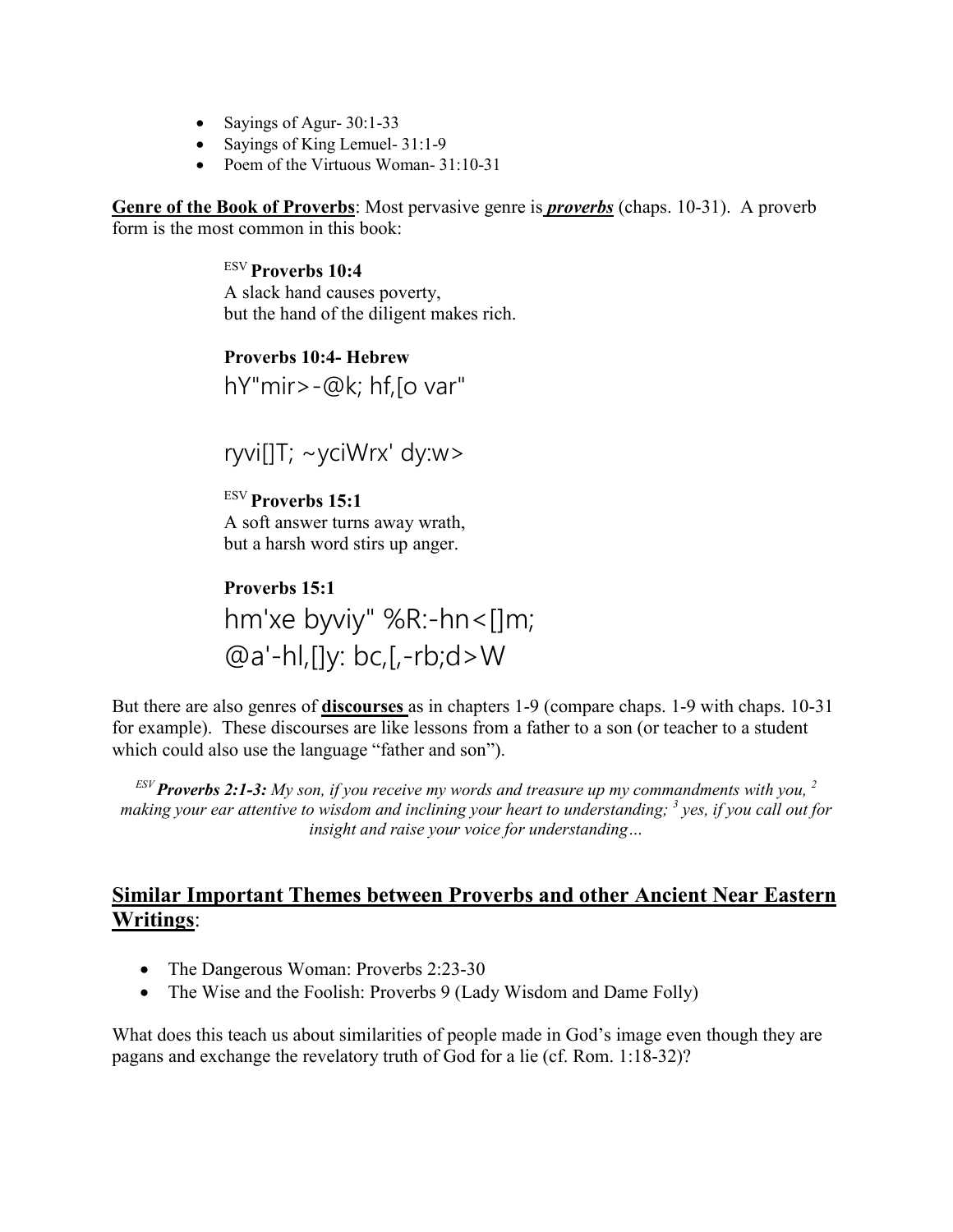## **The Theology of the Book of Proverbs**:

- **The Fear of the Lord-** Proverbs 1:7: This should instruct us as an opening verse or "thesis statement" for all of the truth throughout the book. Wisdom is not merely learning principles or lessons throughout life (that can lead to vanity as we learned in *Ecclesiastes*). Wisdom is gained as we begin with a relationship to God our Creator through Jesus Christ, who reveals His grace and mercy as Covenant Lord, by His Spirit. There is no real wisdom apart from a relationship to the Living God, Maker of Heaven and Earth (cf. with larger OT context: Deut. 6:5; Josh. 24:14; Isa. 29:13- fear of the Lord  $\rightarrow$  worship of the Lord).
- **Who is God**? The Transcendent One: Proverbs 5:21; 15:3, 11; 22:12, 22-23; 23:10-11; 24:12; 29:26. The Immanent One: Proverbs 14:31; 15:25; 17:5; 22:2, 22-23: 23:10-11.
- **Embracing Woman Wisdom** 1:20-33; 8:1-9:6: Woman is a metaphor for wisdom in the Book of Proverbs. Woman Wisdom as a metaphor represents God's wisdom, and even God Himself.

*ESV Proverbs 8:22-29: "The LORD possessed me at the beginning of his work, the first of his acts of old. 23 Ages ago I was set up, at the first, before the beginning of the earth. 24 When there were no depths I was brought forth, when there were no springs abounding with water. 25 Before the mountains had been shaped, before the hills, I was brought forth, 26 before he had made the earth with its fields, or the first of the dust of the world. 27 When he established the heavens, I was there; when he drew a circle on the face of the deep, 28 when he made firm the skies above, when he established the fountains of the deep, 29 when he assigned to the sea its limit, so that the waters might not transgress his command, when he marked out the foundations of the earth…*

Old Testament Professor Tremper Longman III is helpful here when he comments: "…What would it mean to press the language [of Woman Wisdom] in detail as a literal description [of God]? Like all poetic metaphors (and personification is a type of metaphor), the language is not meant to be understood in that way. Part of the art of the interpretation is the uncertain process of coming to grips with how far the comparison may be taken. The major point of these verses [on Woman Wisdom in Proverbs] seems to be that Wisdom and Creation are inextricably bound. Thus, if one wants to know how the world works and thus to successfully navigate life, one had better know this woman, which is Yahweh's wisdom and Yahweh himself" (*Proverbs*, Baker Comm. On the OT Wisdom and Psalms, pg. 59).

As Woman Wisdom represents YHWH's wisdom and even YHWH himself, Dame Folly represents all of the false gods who counterfeit God's purposes and twist the truth (gods such as Marduk, Asherah, Anat, Ishtar and Baal). How is this revealed in chapter 9? Compare the two "women".

• **Life as a Path or Journey**- Prov. 1:10-15 and 2:12-15 (cf. Psalm 1): Path or journey implies an origin and destination. How are the two paths described in these passages?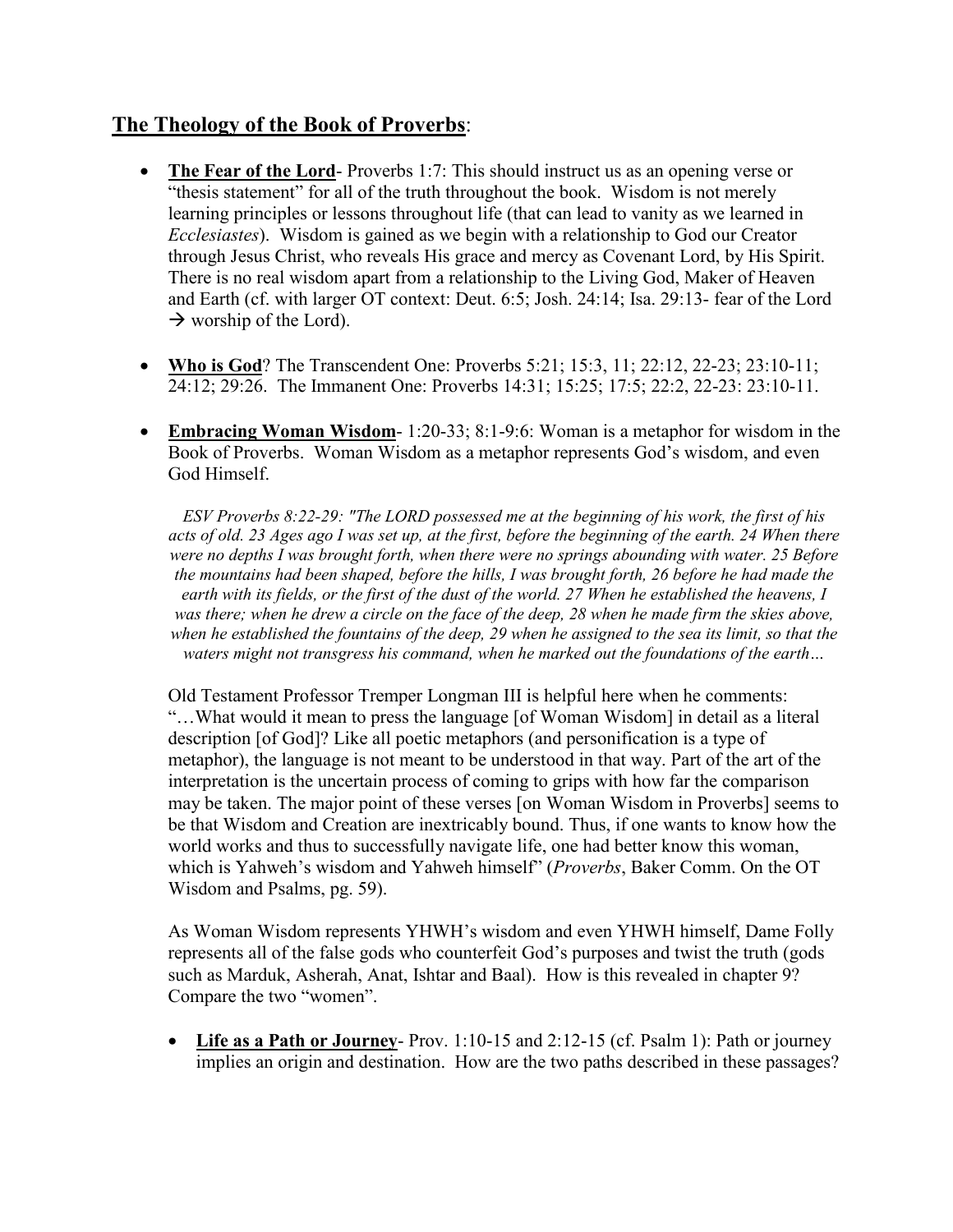We should also remember Jesus' wise words as Wisdom Incarnate (1 Cor. 1:30) and to be reminded that the ultimate destination for all men is eternal:

*13 "Enter by the narrow gate. For the gate is wide and the way is easy that leads to destruction, and those who enter by it are many. 14 For the gate is narrow and the way is hard that leads to life, and those who find it are few. 15 "Beware of false prophets, who come to you in sheep's clothing but inwardly are ravenous wolves. 16 You will recognize them by their fruits. Are grapes gathered from thornbushes, or figs from thistles? 17 So, every healthy tree bears good fruit, but the diseased tree bears bad fruit. 18 A healthy tree cannot bear bad fruit, nor can a diseased tree bear good fruit. 19 Every tree that does not bear good fruit is cut down and thrown into the fire. 20 Thus you will recognize them by their fruits. –Matthew 7:13-20*

• **Education of God's Wisdom begins in the Home**- Proverbs 4:1-9 (notice how the extended family is represented including grandfather, father and mother, and son). This is the transmission of the family's spiritual inheritance. Compare this with the way Moses taught the covenant people to study and disseminate the Law of God in the homes in Deuteronomy 6:7-9:

*ESV Deuteronomy 6:7-9: You shall teach them diligently to your children, and shall talk of them when you sit in your house, and when you walk by the way, and when you lie down, and when you rise. 8 You shall bind them as a sign on your hand, and they shall be as frontlets between your eyes. 9 You shall write them on the doorposts of your house and on your gates.*

### **Reading Proverbs with Ecclesiastes and Job**:

The Books of Ecclesiastes and Job seem to serve a special and particular canonical function in the Hebrew Bible of helping us not to over read the Book of Proverbs in a world of sin and misery.

As OT Professor Bruce Waltke asks: *"Does Proverbs promise too much?"* The Book of Proverbs seems to promise that if you are a hard worker, then you will be wealthy; if you are lazy, you will be poor. It seems to promise that if you are righteous then you will be wise and live long, and if you are a fool, you will suffer and die. What does this mean in light of what we have learned from *Ecclesiastes* and the suffering we know of Job? Read the following passage and discuss in light of Proverbs:

*ESV Ecclesiastes 7:15-18: In my vain life I have seen everything. There is a righteous man who perishes in his righteousness, and there is a wicked man who prolongs his life in his evildoing. 16 Be not overly righteous, and do not make yourself too wise. Why should you destroy yourself? 17 Be not overly wicked, neither be a fool. Why should you die before your time? 18 It is good that you should take hold of this, and from that withhold not your hand, for the one who fears God shall come out from both of them.*

## **Reading Proverbs in Light of the New Testament**:

*ESV Luke 24:25-26: And he said to them, "O foolish ones, and slow of heart to believe all that the prophets have spoken! 26 Was it not necessary that the Christ should suffer these things and enter into his glory?"*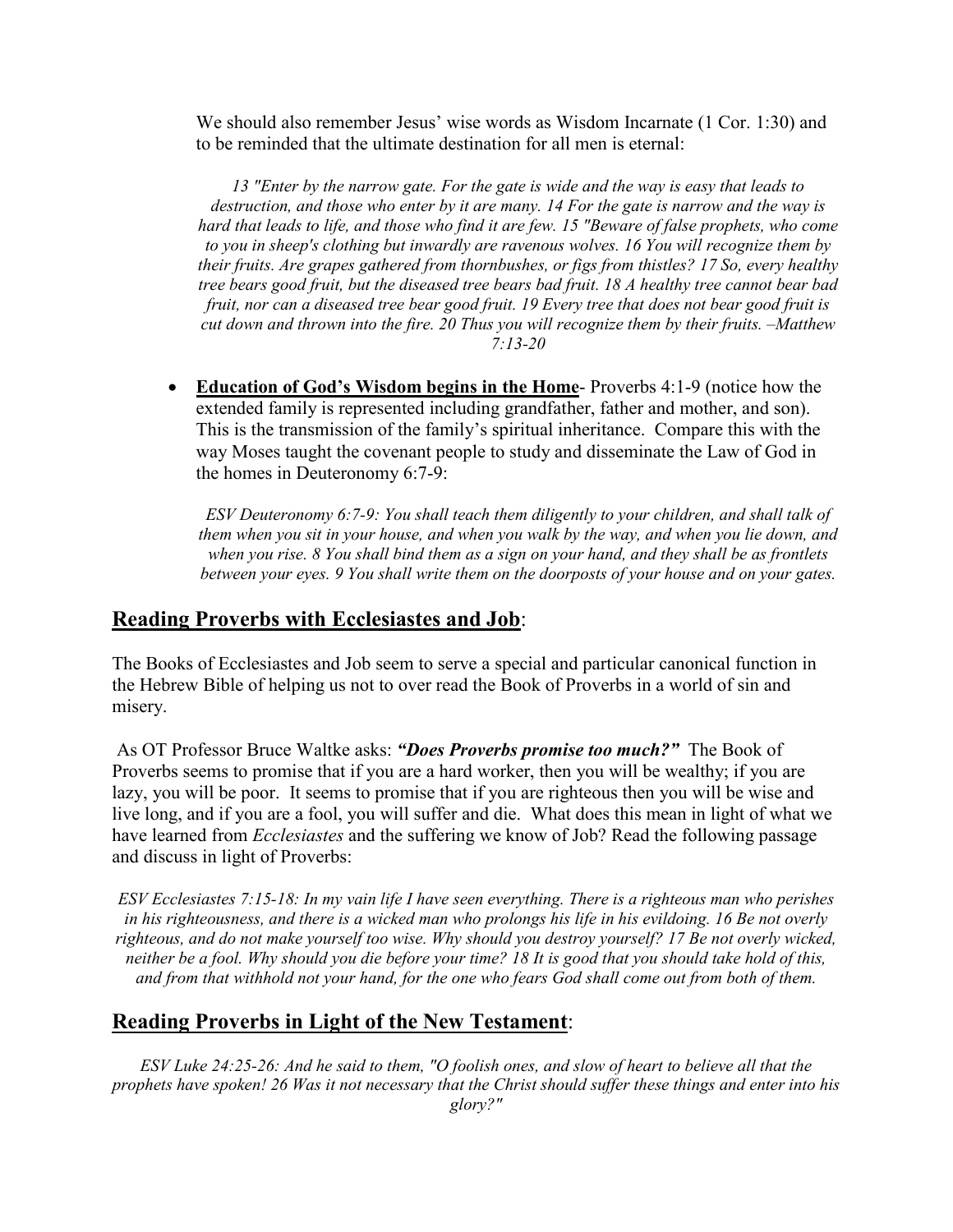*ESV Luke 24:44-47: Then he said to them, "These are my words that I spoke to you while I was still with you, that everything written about me in the Law of Moses and the Prophets and the Psalms must be fulfilled." 45 Then he opened their minds to understand the Scriptures, 46 and said to them, "Thus it is written, that the Christ should suffer and on the third day rise from the dead, 47 and that repentance and forgiveness of sins should be proclaimed in his name to all nations, beginning from Jerusalem.*

As Jesus said, the Old Testament in its three divisions in Hebrew (Law, Prophets, and Writings-Psalms being representative here of the Writings because it was the first) revealed the end of the story.

## *How does the Book of Proverbs help us to understand the Person and Work of Jesus and how does it forecast the future with a foretaste of eschatological hope?*

Jesus is the Ultimate Wise Man who lived a perfectly wise life loving God and His wisdom from his youth (Luke 2:40, 52).

Jesus was able from youth to understand the truth of wisdom and discuss it with some of the wisest scholars of his time (Luke 2:46-47).

Jesus taught with wisdom in his ministry (Mark 1:21-22; 6:2).

Jesus taught in parables which is a form of Wisdom Literature (Luke 8:1-15; Matthew 13).

Jesus told the people that Solomon in all his wisdom was not as great in wisdom as he:

*ESV Luke 11:31 The queen of the South will rise up at the judgment with the men of this generation and condemn them, for she came from the ends of the earth to hear the wisdom of Solomon, and behold, something greater than Solomon is here.*

"God made Christ to be wisdom itself" -1 Corinthians 1:30

"In Christ is hidden all the treasures of wisdom and knowledge" –Colossians 2:3

Jesus' work of the Kingdom was the most profound and obvious expression of God's Wisdom found in the Proverbs:

*ESV Matthew 11:18-19: For John came neither eating nor drinking, and they say, 'He has a demon.' 19 The Son of Man came eating and drinking, and they say, 'Look at him! A glutton and a drunkard, a friend of tax collectors and sinners!' Yet wisdom is justified by her deeds."*

*The rewards for righteous living and the wisdom of living in the fear of the Lord will be rewarded with "Well, done my good and faithful servant; enter into the joy of your Master!" (Matthew 25:21).*